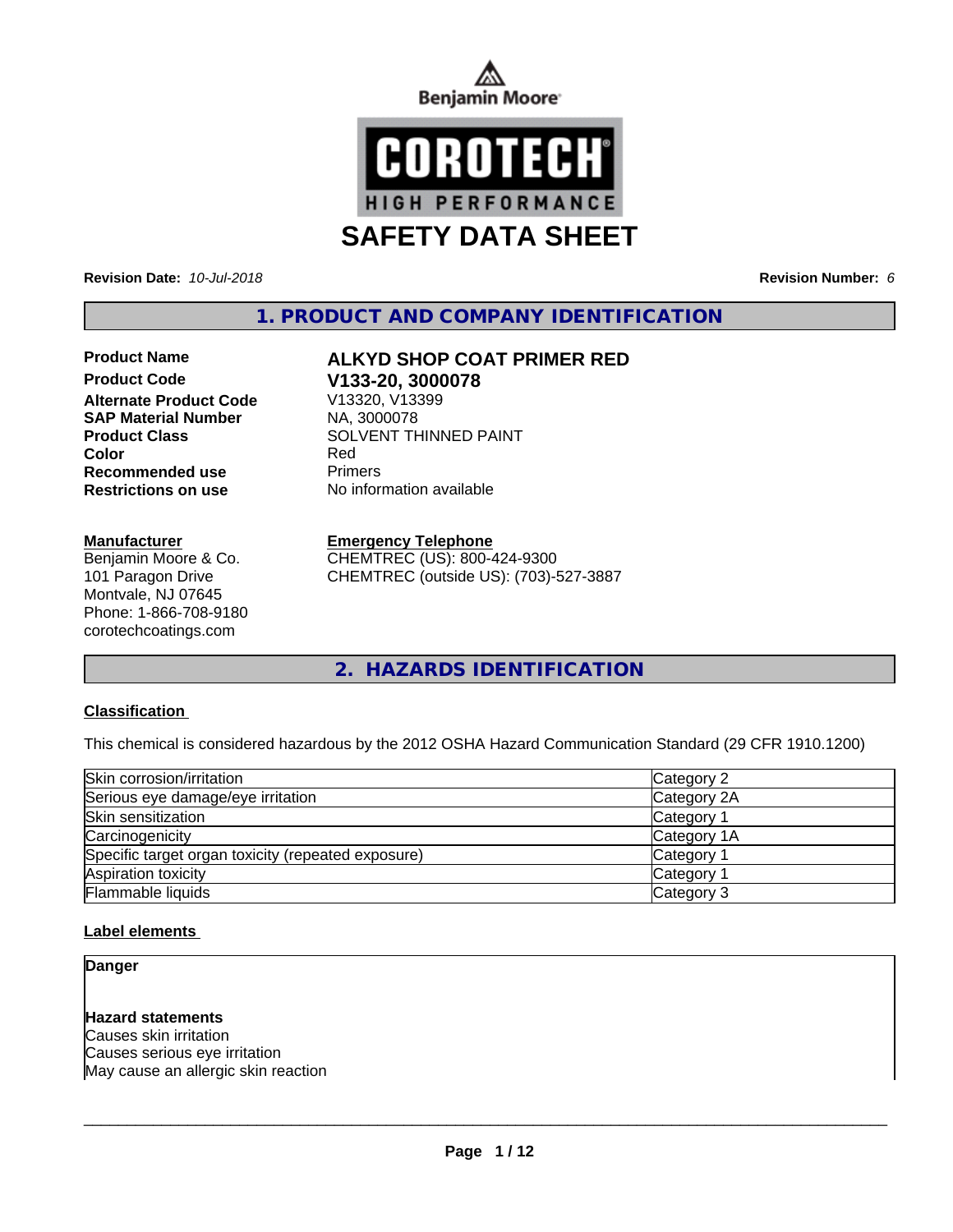

### **Precautionary Statements - Storage**

Store locked up Store in a well-ventilated place. Keep cool

#### **Precautionary Statements - Disposal**

Dispose of contents/container to an approved waste disposal plant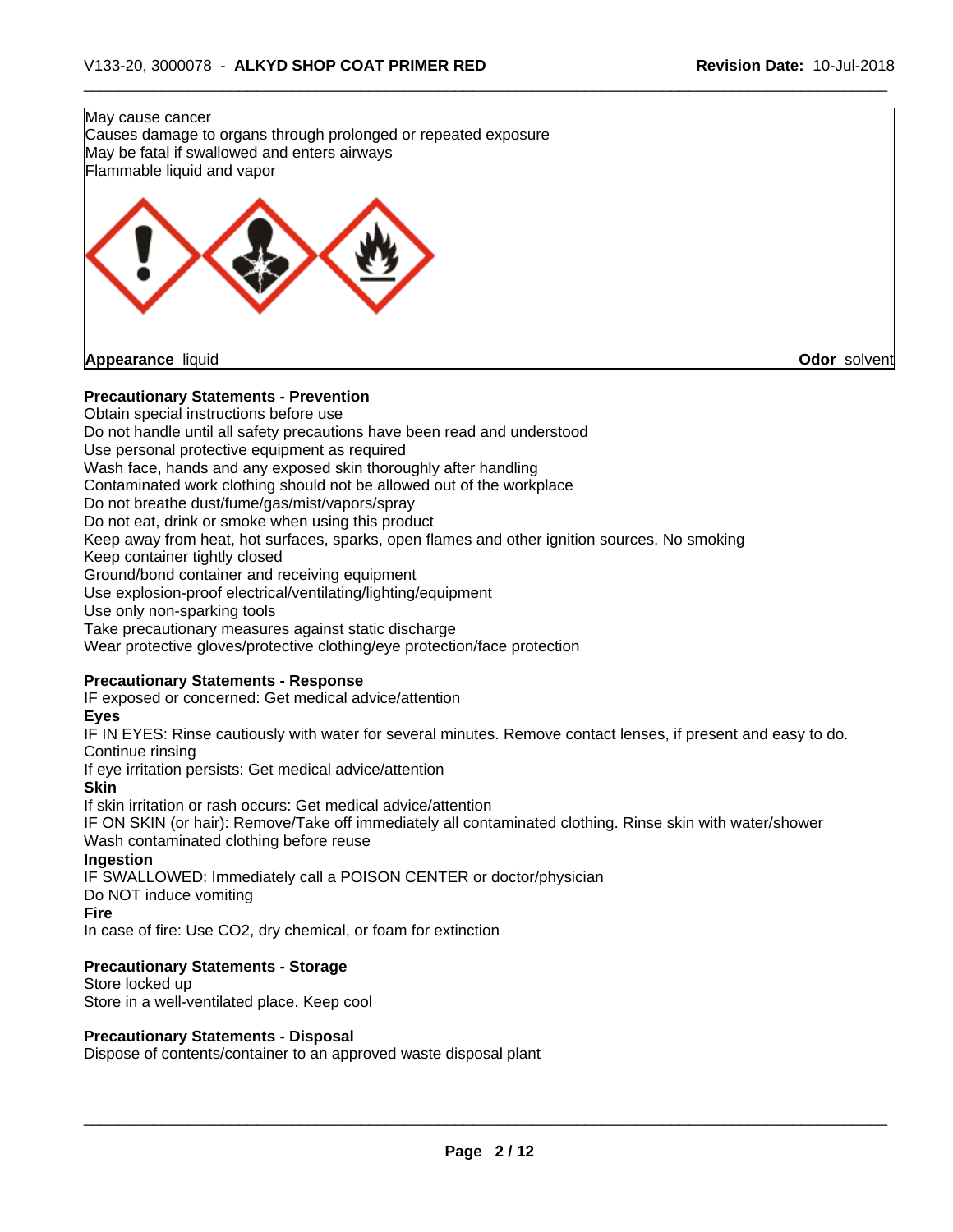## **Hazards not otherwise classified (HNOC)**

Rags, steel wool or waste soaked with this product may spontaneously catch fire if improperly discarded

# **Other information**

No information available

# **3. COMPOSITION INFORMATION ON COMPONENTS**

| <b>Chemical name</b>                       | <b>CAS No.</b> | Weight-% |
|--------------------------------------------|----------------|----------|
| Limestone                                  | 1317-65-3      | 35       |
| Talc                                       | 14807-96-6     | 20       |
| Xylene                                     | 1330-20-7      | 20       |
| Distillates, petroleum, hydrotreated light | 64742-47-8     |          |
| Iron oxide                                 | 1309-37-1      |          |
| Ethyl benzene                              | $100 - 41 - 4$ |          |
| Stoddard solvent                           | 8052-41-3      |          |
| Silica, crystalline                        | 14808-60-7     | 0.5      |
| Methyl ethyl ketoxime                      | 96-29-7        | 0.5      |

# **4. FIRST AID MEASURES**

#### **Description of first aid measures**

| <b>General Advice</b>                            | If symptoms persist, call a physician. Show this safety data sheet to the doctor in<br>attendance.                                                                                                                                  |
|--------------------------------------------------|-------------------------------------------------------------------------------------------------------------------------------------------------------------------------------------------------------------------------------------|
| <b>Eye Contact</b>                               | Immediately flush with plenty of water. After initial flushing, remove any contact<br>lenses and continue flushing for at least 15 minutes. Keep eye wide open while<br>rinsing. If symptoms persist, call a physician.             |
| <b>Skin Contact</b>                              | Wash off immediately with soap and plenty of water while removing all<br>contaminated clothes and shoes. If skin irritation persists, call a physician. Wash<br>clothing before reuse. Destroy contaminated articles such as shoes. |
| <b>Inhalation</b>                                | Move to fresh air. If symptoms persist, call a physician.<br>If not breathing, give artificial respiration. Call a physician immediately.                                                                                           |
| Ingestion                                        | Clean mouth with water and afterwards drink plenty of water. Do not induce<br>vomiting without medical advice. Never give anything by mouth to an unconscious<br>person. Consult a physician.                                       |
| <b>Protection Of First-Aiders</b>                | Use personal protective equipment.                                                                                                                                                                                                  |
| <b>Most Important</b><br><b>Symptoms/Effects</b> | May cause allergic skin reaction.                                                                                                                                                                                                   |
| <b>Notes To Physician</b>                        | Treat symptomatically.                                                                                                                                                                                                              |
|                                                  | 5. FIRE-FIGHTING MEASURES                                                                                                                                                                                                           |

**Flammable Properties Exercise Exercise Exercise 2 and Secure 1** Vapors may travel considerable distance to a source of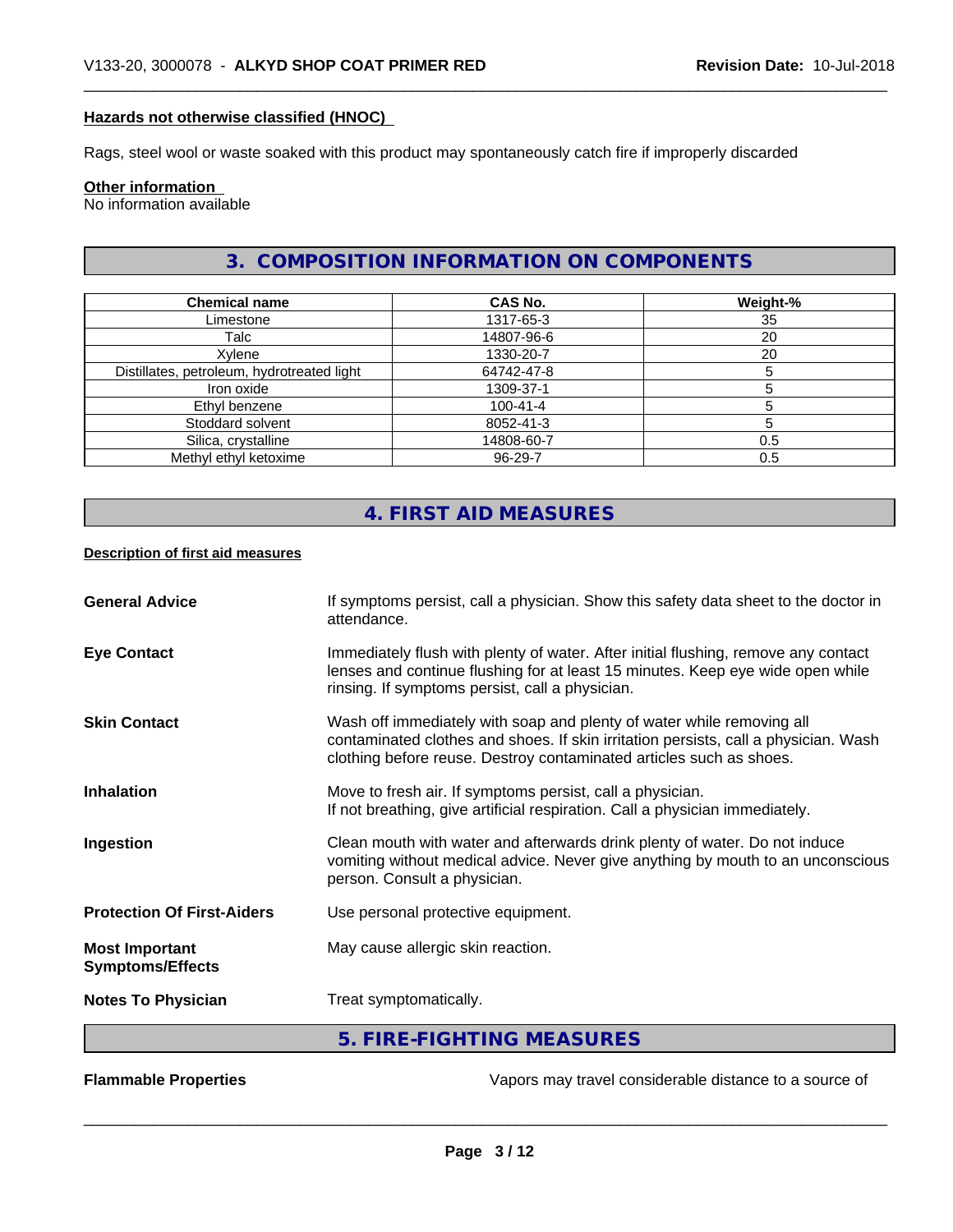|                                                                                                   |                 |                                                                                                                                                                                                                                                                                                | ignition and flash back. Vapors may cause flash fire. |  |
|---------------------------------------------------------------------------------------------------|-----------------|------------------------------------------------------------------------------------------------------------------------------------------------------------------------------------------------------------------------------------------------------------------------------------------------|-------------------------------------------------------|--|
| <b>Suitable Extinguishing Media</b>                                                               |                 | Foam, dry powder or water. Use extinguishing measures<br>that are appropriate to local circumstances and the<br>surrounding environment.                                                                                                                                                       |                                                       |  |
| <b>Protective Equipment And Precautions For</b><br><b>Firefighters</b>                            |                 | As in any fire, wear self-contained breathing apparatus<br>pressure-demand, MSHA/NIOSH (approved or equivalent)<br>and full protective gear.                                                                                                                                                   |                                                       |  |
| <b>Hazardous combustion products</b>                                                              |                 | Burning may result in carbon dioxide, carbon monoxide<br>and other combustion products of varying composition<br>which may be toxic and/or irritating.                                                                                                                                         |                                                       |  |
| <b>Specific Hazards Arising From The Chemical</b>                                                 |                 | Flammable. Flash back possible over considerable<br>distance. Keep product and empty container away from<br>heat and sources of ignition. Closed containers may<br>rupture if exposed to fire or extreme heat. Thermal<br>decomposition can lead to release of irritating gases and<br>vapors. |                                                       |  |
| <b>Sensitivity To Mechanical Impact</b>                                                           |                 | No                                                                                                                                                                                                                                                                                             |                                                       |  |
| <b>Sensitivity To Static Discharge</b>                                                            |                 | Yes                                                                                                                                                                                                                                                                                            |                                                       |  |
| <b>Flash Point Data</b><br>Flash Point (°F)<br>Flash Point (°C)<br><b>Method</b>                  |                 | 80.0<br>26.7<br><b>PMCC</b>                                                                                                                                                                                                                                                                    |                                                       |  |
| <b>Flammability Limits In Air</b>                                                                 |                 |                                                                                                                                                                                                                                                                                                |                                                       |  |
| Lower flammability limit:<br><b>Upper flammability limit:</b>                                     |                 | Not available<br>Not available                                                                                                                                                                                                                                                                 |                                                       |  |
| Health: 2<br><b>NFPA</b>                                                                          | Flammability: 3 | Instability: 0                                                                                                                                                                                                                                                                                 | <b>Special: Not Applicable</b>                        |  |
| <b>NFPA Legend</b><br>0 - Not Hazardous<br>1 - Slightly<br>2 - Moderate<br>3 - High<br>4 - Severe |                 |                                                                                                                                                                                                                                                                                                |                                                       |  |

*The ratings assigned are only suggested ratings, the contractor/employer has ultimate responsibilities for NFPA ratings where this system is used.*

*Additional information regarding the NFPA rating system is available from the National Fire Protection Agency (NFPA) at www.nfpa.org.*

# **6. ACCIDENTAL RELEASE MEASURES**

**Personal Precautions** Remove all sources of ignition. Take precautions to prevent flashback. Ground and bond all containers and handling equipment. Take precautionary measures against static discharges. Ensure adequate ventilation. Avoid contact with skin, eyes and clothing. Use personal protective equipment.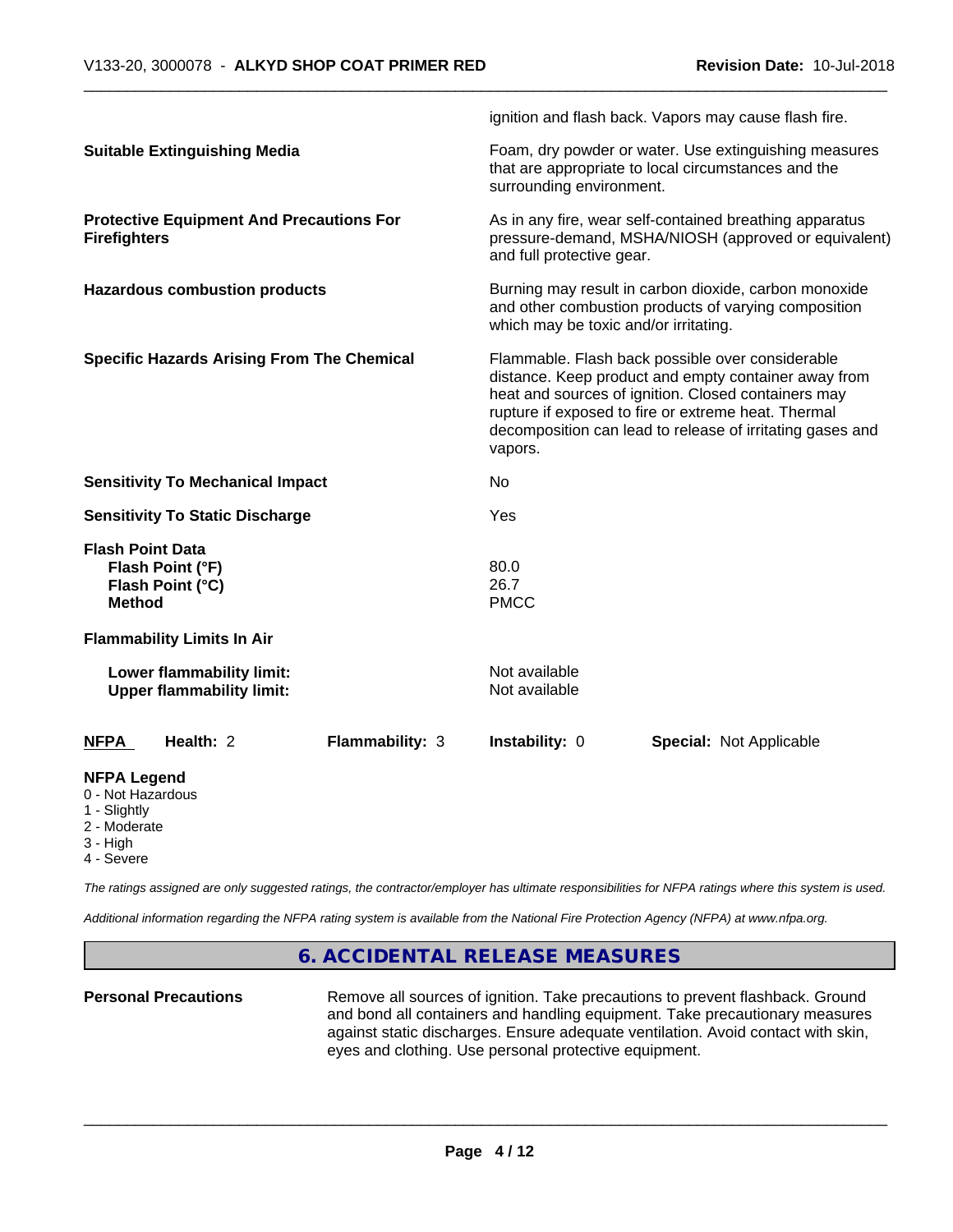| <b>Other Information</b><br>Prevent further leakage or spillage if safe to do so. Do not allow material to<br>contaminate ground water system. Prevent product from entering drains. Do not<br>flush into surface water or sanitary sewer system. Local authorities should be<br>advised if significant spillages cannot be contained. |                                                                                                                                                                                                                                                                                                                                                                                                                                                |  |
|----------------------------------------------------------------------------------------------------------------------------------------------------------------------------------------------------------------------------------------------------------------------------------------------------------------------------------------|------------------------------------------------------------------------------------------------------------------------------------------------------------------------------------------------------------------------------------------------------------------------------------------------------------------------------------------------------------------------------------------------------------------------------------------------|--|
| <b>Environmental precautions</b>                                                                                                                                                                                                                                                                                                       | See Section 12 for additional Ecological Information.                                                                                                                                                                                                                                                                                                                                                                                          |  |
| <b>Methods for Cleaning Up</b>                                                                                                                                                                                                                                                                                                         | Dam up. Soak up with inert absorbent material. Use a non-sparking or explosion<br>proof means to transfer material to a sealed, appropriate container for disposal.<br>Clean contaminated surface thoroughly.                                                                                                                                                                                                                                  |  |
|                                                                                                                                                                                                                                                                                                                                        | 7. HANDLING AND STORAGE                                                                                                                                                                                                                                                                                                                                                                                                                        |  |
| <b>Handling</b>                                                                                                                                                                                                                                                                                                                        | Avoid contact with skin, eyes and clothing. Wear personal protective equipment.<br>Do not breathe vapors or spray mist. Use only in ventilated areas. Prevent vapor<br>build-up by providing adequate ventilation during and after use.                                                                                                                                                                                                        |  |
|                                                                                                                                                                                                                                                                                                                                        | Take precautionary measures against static discharges. To avoid ignition of<br>vapors by static electricity discharge, all metal parts of the equipment must be<br>grounded. Keep away from heat, sparks and flame. Do not smoke. Extinguish all<br>flames and pilot lights, and turn off stoves, heaters, electric motors and other<br>sources of ignition during use and until all vapors are gone. Ignition and/or flash<br>back may occur. |  |
| <b>Storage</b>                                                                                                                                                                                                                                                                                                                         | Keep containers tightly closed in a dry, cool and well-ventilated place. Keep away<br>from heat. Keep away from open flames, hot surfaces and sources of ignition.<br>Keep in properly labeled containers. Keep out of the reach of children.                                                                                                                                                                                                  |  |
|                                                                                                                                                                                                                                                                                                                                        | <b>DANGER</b> - Rags, steel wool or waste soaked with this product may<br>spontaneously catch fire if improperly discarded. Immediately after use, place<br>rags, steel wool or waste in a sealed water-filled metal container.                                                                                                                                                                                                                |  |
| <b>Incompatible Materials</b>                                                                                                                                                                                                                                                                                                          | Incompatible with strong acids and bases and strong oxidizing agents.                                                                                                                                                                                                                                                                                                                                                                          |  |
|                                                                                                                                                                                                                                                                                                                                        | Technical measures/Precautions Ensure adequate ventilation. Use only where airflow will keep vapors from building<br>up in or near the work area in adjoining rooms. Comply with all national, state, and<br>local codes pertaining to the storage, handling, dispensing and disposal of<br>flammable liquids.                                                                                                                                 |  |
|                                                                                                                                                                                                                                                                                                                                        | Dissipate static electricity during transfer by grounding and bonding containers<br>and equipment before transferring material. All equipment should be non-sparking<br>and explosion proof. Use explosion proof electrical equipment for ventilation,<br>lighting and material handling.                                                                                                                                                      |  |

# **8. EXPOSURE CONTROLS/PERSONAL PROTECTION**

# **Exposure Limits**

| <b>Chemical name</b> | <b>ACGIH TLV</b>          | <b>OSHA PEL</b>            |
|----------------------|---------------------------|----------------------------|
| Limestone            | N/E                       | 15 mg/m <sup>3</sup> - TWA |
|                      |                           | 5 mg/m <sup>3</sup> - TWA  |
| Talc                 | 2 mg/m <sup>3</sup> - TWA | 20 mppcf - TWA             |
| Xylene               | 100 ppm - TWA             | 100 ppm - TWA              |
|                      | 150 ppm - STEL            | 435 mg/m $3$ - TWA         |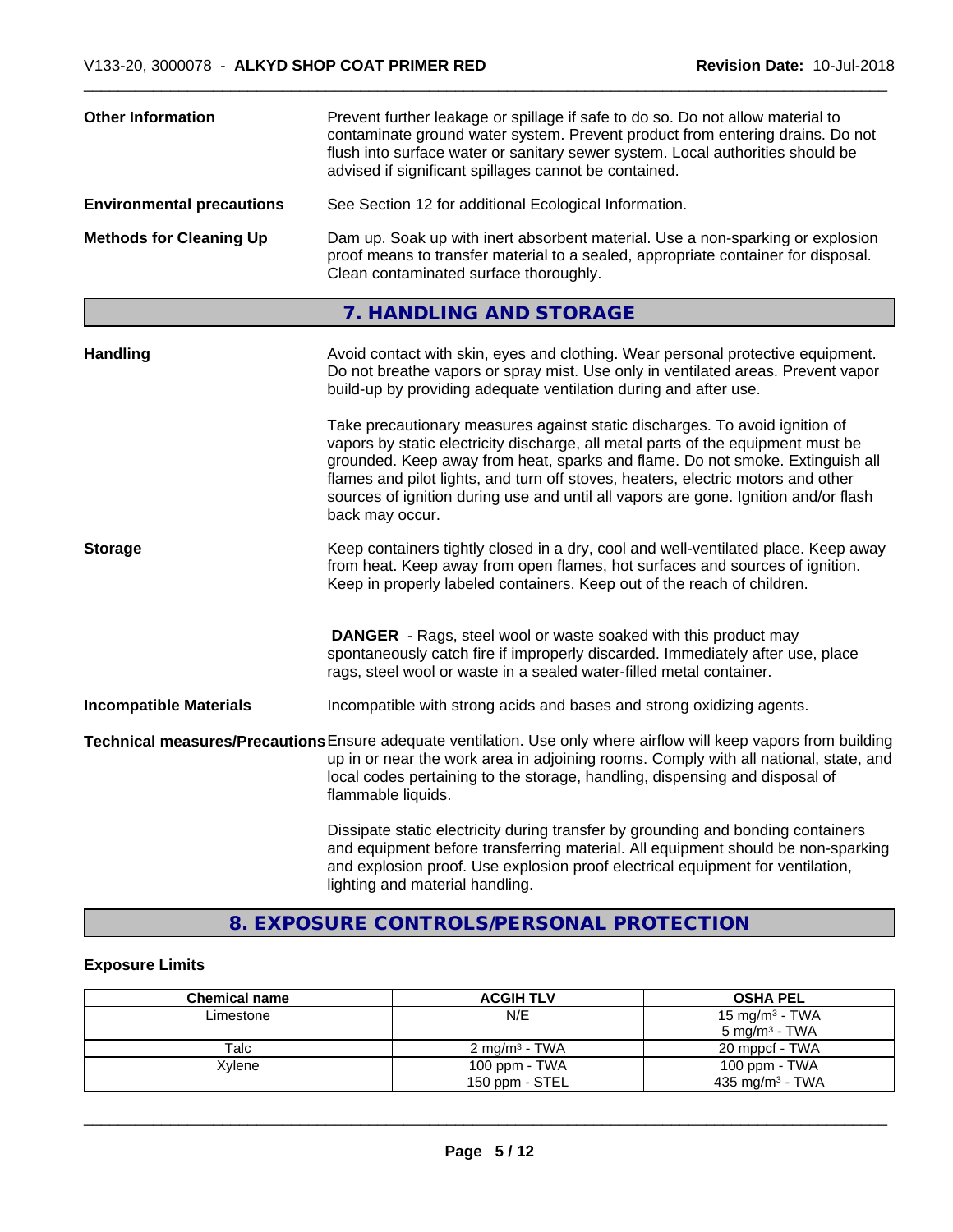| Iron oxide          | $5 \text{ mg/m}^3$ - TWA        | 10 mg/m $3$ - TWA                |
|---------------------|---------------------------------|----------------------------------|
|                     |                                 | 15 mg/m <sup>3</sup> - TWA Rouge |
|                     |                                 | 5 mg/m <sup>3</sup> - TWA Rouge  |
| Ethyl benzene       | 20 ppm - TWA                    | 100 ppm $-$ TWA                  |
|                     |                                 | 435 mg/m <sup>3</sup> - TWA      |
| Stoddard solvent    | 100 ppm - $TWA$                 | 500 ppm - TWA                    |
|                     |                                 | 2900 mg/m <sup>3</sup> - TWA     |
| Silica, crystalline | $0.025$ mg/m <sup>3</sup> - TWA |                                  |

**Legend**

ACGIH - American Conference of Governmental Industrial Hygienists Exposure Limits OSHA - Occupational Safety & Health Administration Exposure Limits N/E - Not Established

| <b>Appropriate engineering</b><br>controls |                                                                                                                                                                                                                                                                                                                                                                     |  |  |
|--------------------------------------------|---------------------------------------------------------------------------------------------------------------------------------------------------------------------------------------------------------------------------------------------------------------------------------------------------------------------------------------------------------------------|--|--|
| <b>Engineering Measures</b>                | Ensure adequate ventilation, especially in confined areas.                                                                                                                                                                                                                                                                                                          |  |  |
| <b>Personal Protective Equipment</b>       |                                                                                                                                                                                                                                                                                                                                                                     |  |  |
| <b>Eye/Face Protection</b>                 | Safety glasses with side-shields.                                                                                                                                                                                                                                                                                                                                   |  |  |
| <b>Skin Protection</b>                     | Long sleeved clothing. Protective gloves.                                                                                                                                                                                                                                                                                                                           |  |  |
| <b>Respiratory Protection</b>              | Use only with adequate ventilation. In operations where exposure limits are<br>exceeded, use a NIOSH approved respirator that has been selected by a<br>technically qualified person for the specific work conditions. When spraying the<br>product or applying in confined areas, wear a NIOSH approved respirator<br>specified for paint spray or organic vapors. |  |  |
| <b>Hygiene Measures</b>                    | Avoid contact with skin, eyes and clothing. Remove and wash contaminated<br>clothing before re-use. Wash thoroughly after handling.                                                                                                                                                                                                                                 |  |  |

# **9. PHYSICAL AND CHEMICAL PROPERTIES**

| Appearance                        | liquid                   |
|-----------------------------------|--------------------------|
| Odor                              | solvent                  |
| <b>Odor Threshold</b>             | No information available |
| Density (Ibs/gal)                 | 12.25 - 12.35            |
| <b>Specific Gravity</b>           | $1.46 - 1.49$            |
| рH                                | No information available |
| <b>Viscosity (cps)</b>            | No information available |
| Solubility(ies)                   | No information available |
| <b>Water solubility</b>           | No information available |
| <b>Evaporation Rate</b>           | No information available |
| Vapor pressure @20 °C (kPa)       | No information available |
| Vapor density                     | No information available |
| Wt. % Solids                      | 70 - 80                  |
| Vol. % Solids                     | $50 - 60$                |
| Wt. % Volatiles                   | $20 - 30$                |
| Vol. % Volatiles                  | $40 - 50$                |
| <b>VOC Regulatory Limit (g/L)</b> | $<$ 400                  |
| <b>Boiling Point (°F)</b>         | 277.0                    |
| <b>Boiling Point (°C)</b>         | 136.0                    |
| <b>Freezing Point (°F)</b>        | No information available |
| <b>Freezing Point (°C)</b>        | No information available |
| Flash Point (°F)                  | 80.0                     |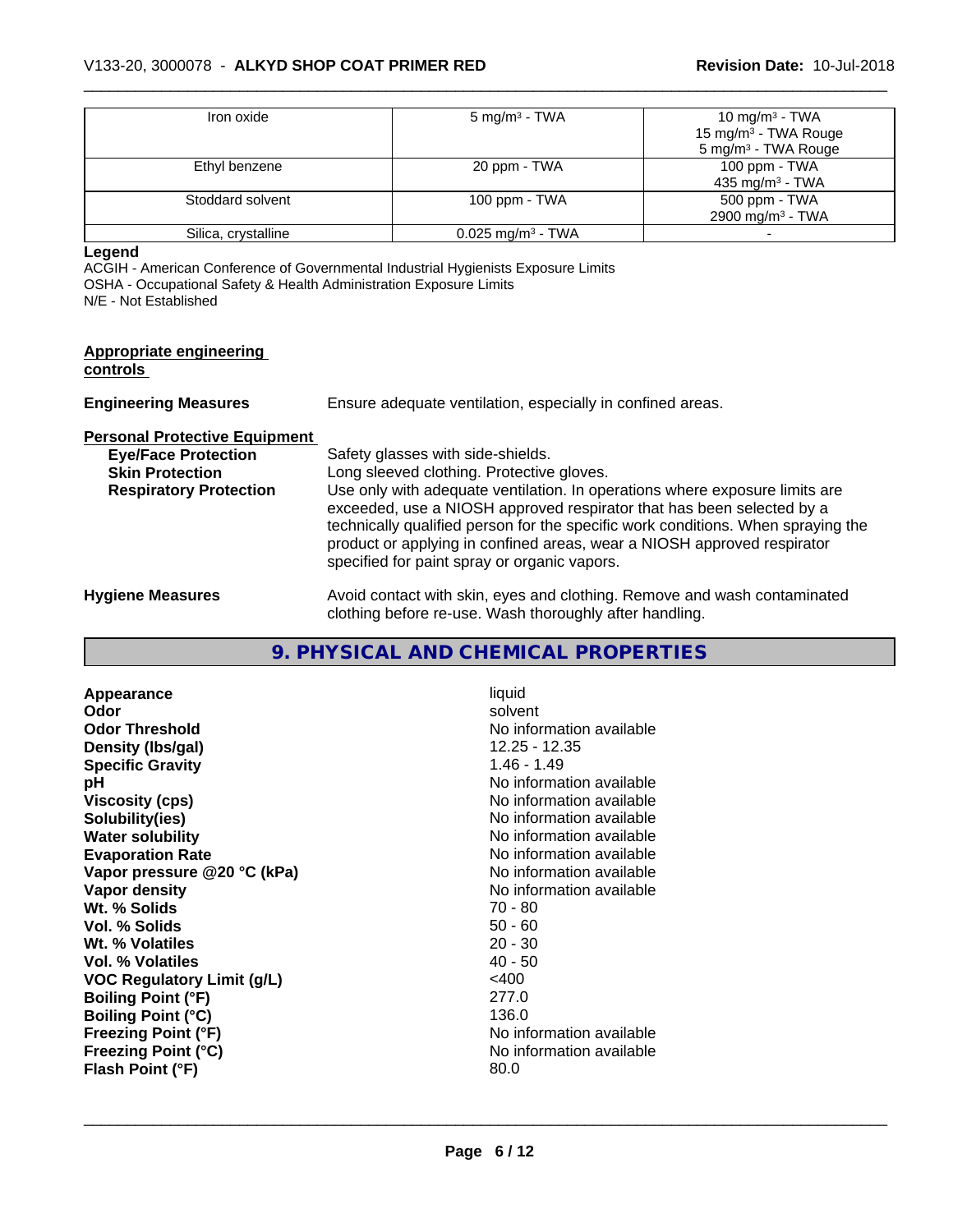# **Flash Point (°C)** 26.7<br> **Method** PMCC **Method** PMCC **Flammability (solid, gas)**<br> **Commability limit:**<br>
Upper flammability limit:<br>
No information available **Upper flammability limit:**<br> **Lower flammability limit:**<br>
No information available<br>
No information available **Lower flammability limit:**<br> **Autoignition Temperature (°F)**<br>
Mo information available<br>
No information available Autoignition Temperature (°F)<br>
Autoignition Temperature (°C)<br>
No information available **Autoignition Temperature (°C) Decomposition Temperature (°F)**<br> **Decomposition Temperature (°C)** No information available **Decomposition Temperature (°C)**<br>Partition coefficient

**No information available** 

# **10. STABILITY AND REACTIVITY**

| <b>Reactivity</b>                       | No data available                                                                                                         |
|-----------------------------------------|---------------------------------------------------------------------------------------------------------------------------|
| <b>Chemical Stability</b>               | Stable under normal conditions. Hazardous polymerisation<br>does not occur.                                               |
| <b>Conditions to avoid</b>              | Keep away from open flames, hot surfaces, static<br>electricity and sources of ignition. Sparks. Elevated<br>temperature. |
| <b>Incompatible Materials</b>           | Incompatible with strong acids and bases and strong<br>oxidizing agents.                                                  |
| <b>Hazardous Decomposition Products</b> | Thermal decomposition can lead to release of irritating<br>gases and vapors.                                              |
| Possibility of hazardous reactions      | None under normal conditions of use.                                                                                      |

**11. TOXICOLOGICAL INFORMATION**

| <b>Product Information</b>                                                                 |                                          |                                                                                                                                                                                                               |
|--------------------------------------------------------------------------------------------|------------------------------------------|---------------------------------------------------------------------------------------------------------------------------------------------------------------------------------------------------------------|
|                                                                                            | Information on likely routes of exposure |                                                                                                                                                                                                               |
|                                                                                            | <b>Principal Routes of Exposure</b>      | Eye contact, skin contact and inhalation.                                                                                                                                                                     |
|                                                                                            | <b>Acute Toxicity</b>                    |                                                                                                                                                                                                               |
|                                                                                            | <b>Product Information</b>               | Repeated or prolonged exposure to organic solvents may lead to permanent brain<br>and nervous system damage. Intentional misuse by deliberately concentrating and<br>inhaling vapors may be harmful or fatal. |
| Symptoms related to the physical, chemical and toxicological characteristics               |                                          |                                                                                                                                                                                                               |
|                                                                                            | <b>Symptoms</b>                          | No information available                                                                                                                                                                                      |
| Delayed and immediate effects as well as chronic effects from short and long-term exposure |                                          |                                                                                                                                                                                                               |
|                                                                                            | Eye contact<br><b>Skin contact</b>       | Contact with eyes may cause irritation.<br>May cause skin irritation and/or dermatitis. Prolonged skin contact may defat the<br>skin and produce dermatitis.                                                  |
|                                                                                            | Ingestion                                | Harmful if swallowed. Ingestion may cause irritation to mucous membranes. Small                                                                                                                               |
|                                                                                            |                                          |                                                                                                                                                                                                               |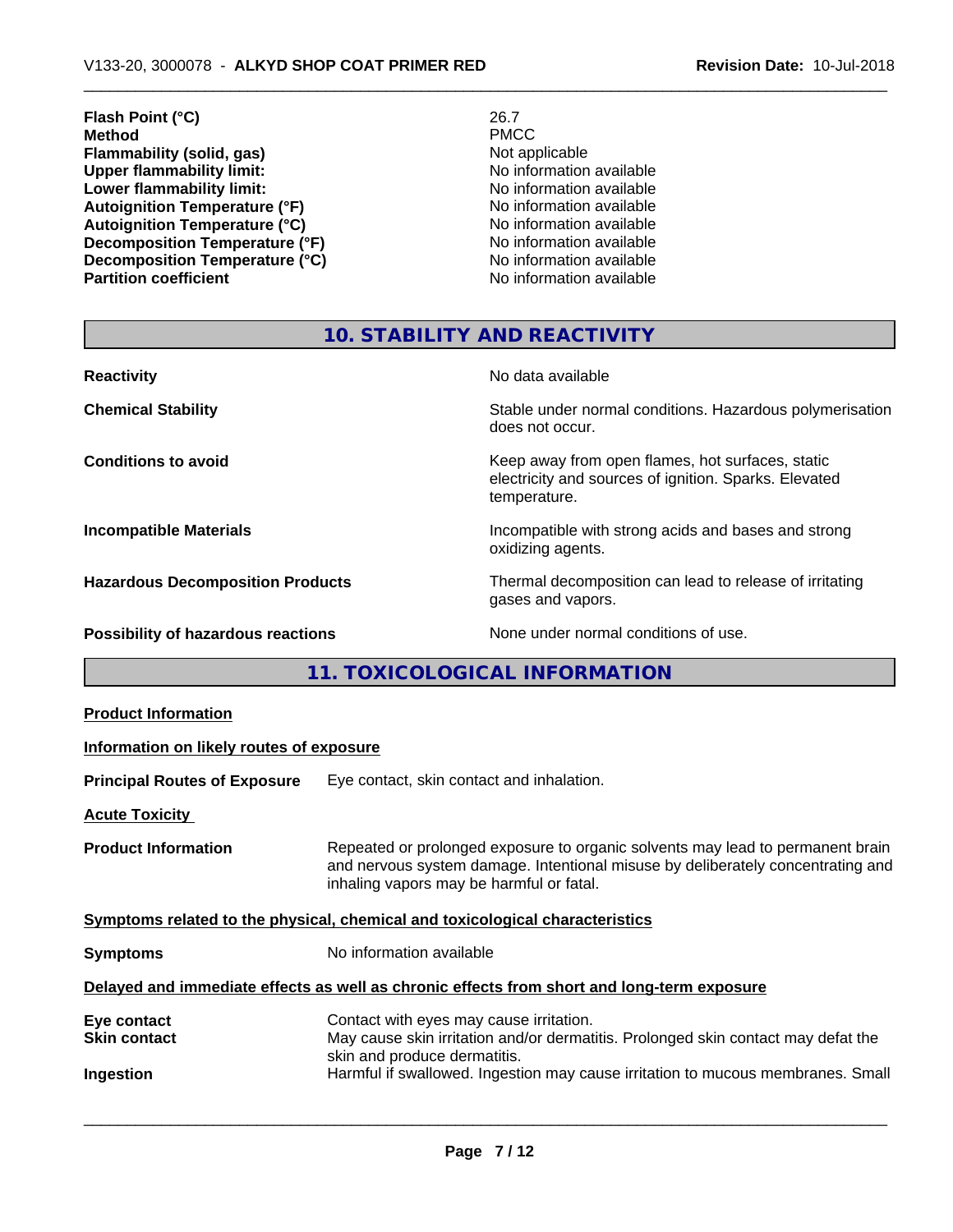|                                 | amounts of this product aspirated into the respiratory system during ingestion or<br>vomiting may cause mild to severe pulmonary injury, possibly progressing to<br>death.                                                       |
|---------------------------------|----------------------------------------------------------------------------------------------------------------------------------------------------------------------------------------------------------------------------------|
| <b>Inhalation</b>               | Harmful by inhalation. High vapor / aerosol concentrations are irritating to the<br>eyes, nose, throat and lungs and may cause headaches, dizziness, drowsiness,<br>unconsciousness, and other central nervous system effects.   |
| <b>Sensitization</b>            | May cause an allergic skin reaction                                                                                                                                                                                              |
| <b>Neurological Effects</b>     | No information available.                                                                                                                                                                                                        |
| <b>Mutagenic Effects</b>        | No information available.                                                                                                                                                                                                        |
| <b>Reproductive Effects</b>     | No information available.                                                                                                                                                                                                        |
| <b>Developmental Effects</b>    | No information available.                                                                                                                                                                                                        |
| <b>Target organ effects</b>     | No information available.                                                                                                                                                                                                        |
| <b>STOT - repeated exposure</b> | Causes damage to organs through prolonged or repeated exposure if inhaled.<br>Causes damage to organs through prolonged or repeated exposure.                                                                                    |
| <b>STOT - single exposure</b>   | May cause disorder and damage to the. Respiratory system.                                                                                                                                                                        |
| Other adverse effects           | No information available.                                                                                                                                                                                                        |
| <b>Aspiration Hazard</b>        | May be harmful if swallowed and enters airways. Small amounts of this product<br>aspirated into the respiratory system during ingestion or vomiting may cause mild<br>to severe pulmonary injury, possibly progressing to death. |

#### **Numerical measures of toxicity**

**The following values are calculated based on chapter 3.1 of the GHS document**

| <b>ATEmix (oral)</b>                   | 12733 mg/kg |
|----------------------------------------|-------------|
| <b>ATEmix (dermal)</b>                 | 6080 mg/kg  |
| ATEmix (inhalation-dust/mist) 9.5 mg/L |             |

#### **Acute Toxicity Component Information**

#### Xylene

LD50 Oral: 4300 mg/kg (Rat) LD50 Dermal: > 1700 mg/kg (Rabbit) LC50 Inhalation (Vapor): 5000 ppm (Rat, 4 hr.) Distillates, petroleum, hydrotreated light LD50 Oral: > 5,000 mg/kg (Rat) LD50 Dermal: > 3,000 mg/kg (Rabbit) Iron oxide LD50 Oral: > 5000 mg/kg (Rat) vendor data Ethyl benzene LD50 Oral: mg/kg (Rat) LD50 Dermal: > mg/kg (Rabbit) LC50 Inhalation (Vapor): mg/m<sup>3</sup> (Rat, 2 hr.) Stoddard solvent LD50 Oral: > 5,000 mg/kg (Rat) LD50 Dermal: > 3160 mg/kg (Rabbit) LC50 Inhalation (Vapor):  $> 6.1$  mg/L (Rat) Silica, crystalline LD50 Oral: 500 mg/kg (Rat) Methyl ethyl ketoxime LD50 Oral: 930 mg/kg (Rat) LD50 Dermal: 200 µL/kg (Rabbit) LC50 Inhalation (Vapor): > 4.8 mg/L (Rat)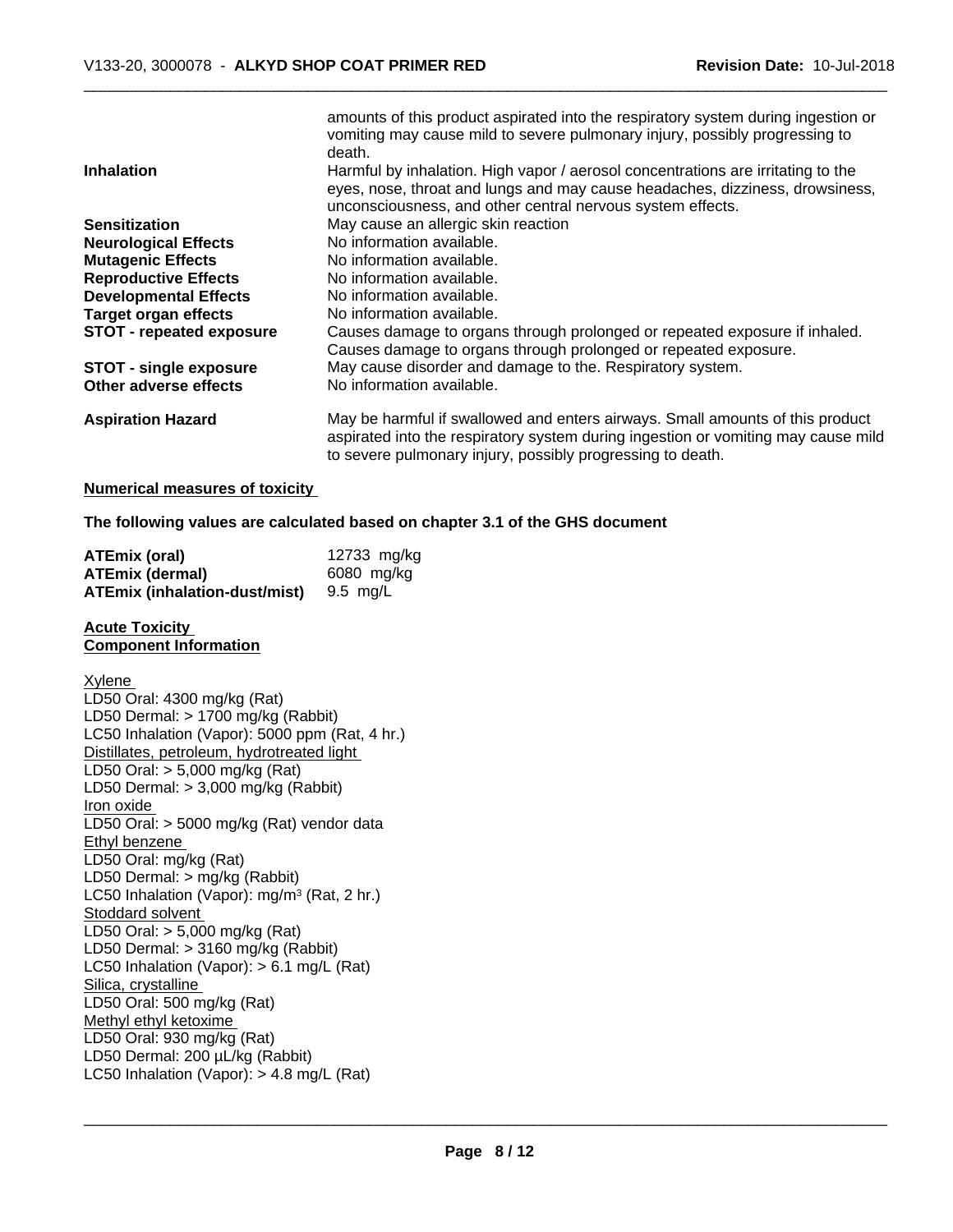### **Carcinogenicity**

*The information below indicateswhether each agency has listed any ingredient as a carcinogen:.*

| <b>Chemical name</b> | <b>IARC</b>         | <b>NTP</b>  | <b>OSHA</b> |
|----------------------|---------------------|-------------|-------------|
|                      | 2B - Possible Human |             | Listed      |
| Ethyl benzene        | Carcinoɑen          |             |             |
|                      | - Human Carcinogen  | Known Human | Listed      |
| Silica, crystalline  |                     | Carcinogen  |             |

• Crystalline Silica has been determined to be carcinogenic to humans by IARC (1) when in respirable form. Risk of cancer depends on duration and level of inhalation exposure to spray mist or dust from sanding the dried paint.

#### **Legend**

IARC - International Agency for Research on Cancer NTP - National Toxicity Program OSHA - Occupational Safety & Health Administration

**12. ECOLOGICAL INFORMATION**

# **Ecotoxicity Effects**

The environmental impact of this product has not been fully investigated.

## **Product Information**

#### **Acute Toxicity to Fish**

No information available

### **Acute Toxicity to Aquatic Invertebrates**

No information available

### **Acute Toxicity to Aquatic Plants**

No information available

# **Persistence / Degradability**

No information available.

#### **Bioaccumulation**

No information available.

### **Mobility in Environmental Media**

No information available.

# **Ozone**

Not applicable

### **Component Information**

### **Acute Toxicity to Fish**

**Xylene** LC50: 13.5 mg/L (Rainbow Trout - 96 hr.) Ethyl benzene \_\_\_\_\_\_\_\_\_\_\_\_\_\_\_\_\_\_\_\_\_\_\_\_\_\_\_\_\_\_\_\_\_\_\_\_\_\_\_\_\_\_\_\_\_\_\_\_\_\_\_\_\_\_\_\_\_\_\_\_\_\_\_\_\_\_\_\_\_\_\_\_\_\_\_\_\_\_\_\_\_\_\_\_\_\_\_\_\_\_\_\_\_ LC50: 12.1 mg/L (Fathead Minnow - 96 hr.)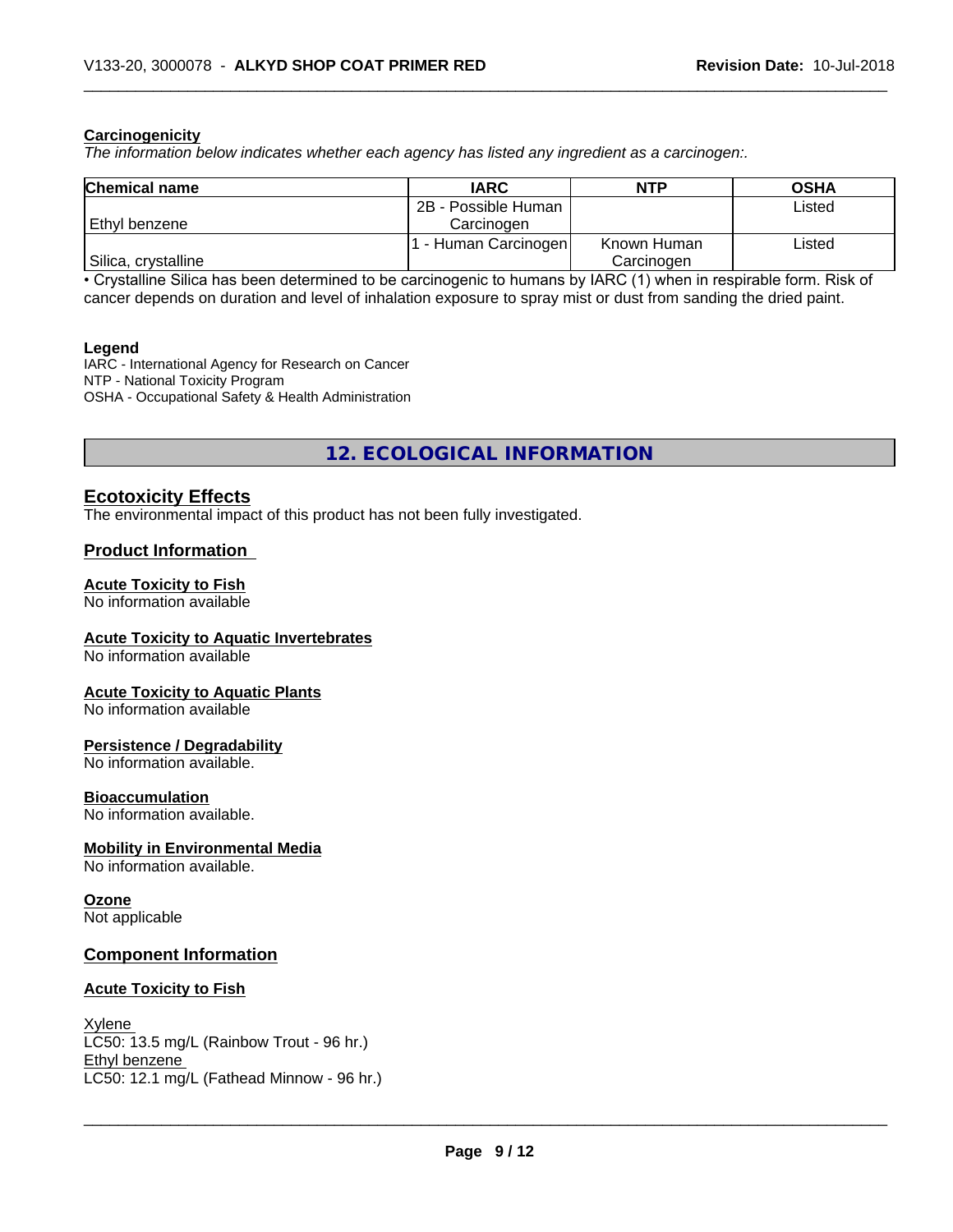Methyl ethyl ketoxime LC50: 48 mg/L (Bluegill sunfish - 96 hr.)

## **Acute Toxicity to Aquatic Invertebrates**

Ethyl benzene EC50: 1.8 mg/L (Daphnia magna - 48 hr.) Methyl ethyl ketoxime EC50: 750 mg/L (Daphnia magna - 48 hr.)

### **Acute Toxicity to Aquatic Plants**

Ethyl benzene EC50: 4.6 mg/L (Green algae (Scenedesmus subspicatus), 72 hrs.)

**13. DISPOSAL CONSIDERATIONS**

| <b>Waste Disposal Method</b>   | Dispose of in accordance with federal, state, and local regulations. Local<br>requirements may vary, consult your sanitation department or state-designated<br>environmental protection agency for more disposal options. |
|--------------------------------|---------------------------------------------------------------------------------------------------------------------------------------------------------------------------------------------------------------------------|
| <b>Empty Container Warning</b> | Emptied containers may retain product residue. Follow label warnings even after<br>container is emptied. Residual vapors may explode on ignition.                                                                         |

# **14. TRANSPORT INFORMATION**

| DOT<br><b>Proper Shipping Name</b><br><b>Hazard class</b><br>UN-No.<br><b>Packing Group</b><br><b>Description</b> | <b>PAINT</b><br>3<br>UN1263<br>Ш<br>UN1263, PAINT, 3, III |
|-------------------------------------------------------------------------------------------------------------------|-----------------------------------------------------------|
| ICAO / IATA                                                                                                       | Contact the preparer for further information.             |
| IMDG / IMO                                                                                                        | Contact the preparer for further information.             |
|                                                                                                                   | <b>15. REGULATORY INFORMATION</b>                         |

# **International Inventories**

| <b>TSCA: United States</b> | Yes - All components are listed or exempt. |
|----------------------------|--------------------------------------------|
| <b>DSL: Canada</b>         | Yes - All components are listed or exempt. |

# **Federal Regulations**

| SARA 311/312 hazardous categorization |     |  |
|---------------------------------------|-----|--|
| Acute health hazard                   | Yes |  |
| Chronic Health Hazard                 | Yes |  |
| Fire hazard                           | Yes |  |
| Sudden release of pressure hazard     | Nο  |  |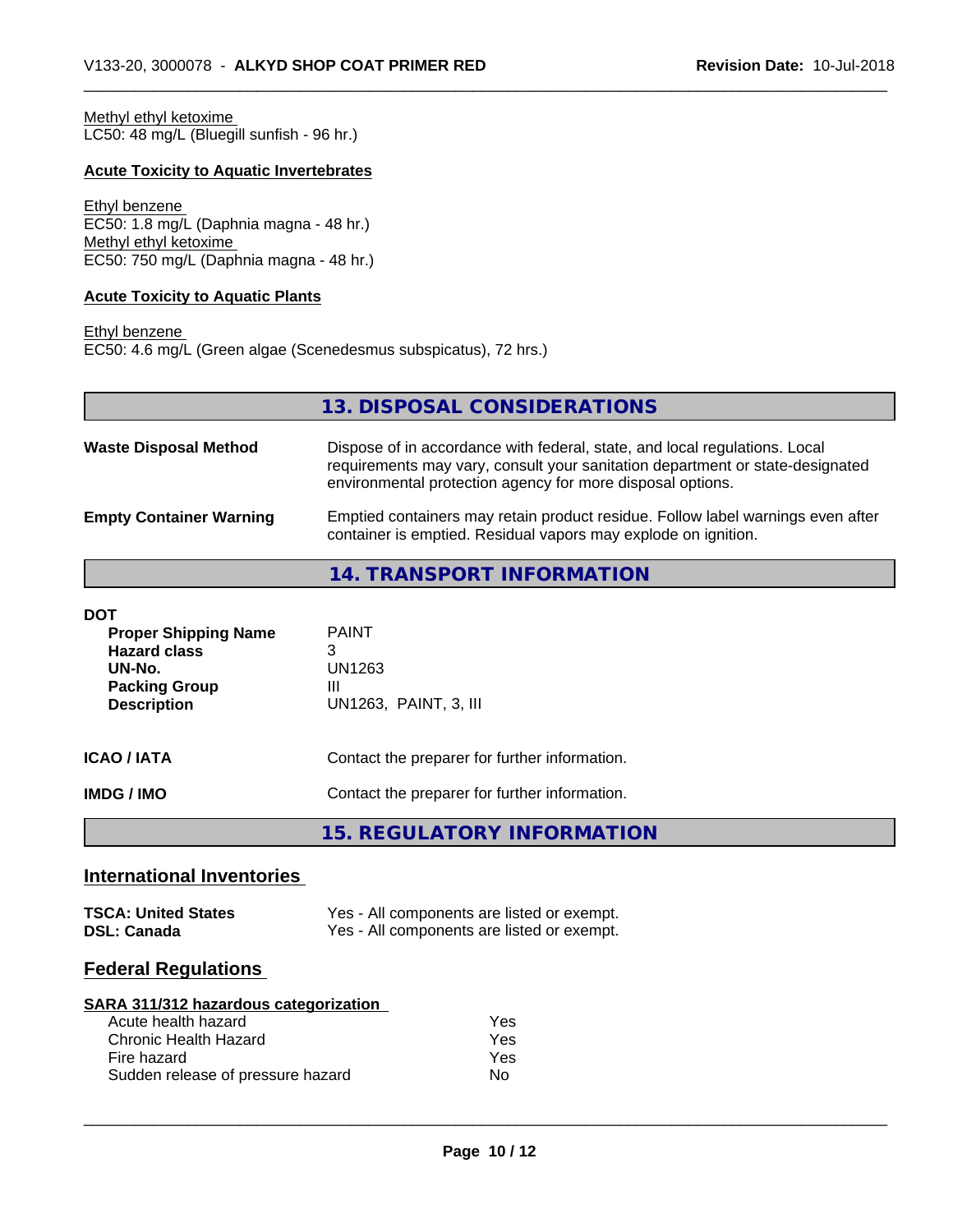Reactive Hazard No

# **SARA 313**

Section 313 of Title III of the Superfund Amendments and Reauthorization Act of 1986 (SARA). This product contains a chemical or chemicals which are subject to the reporting requirements of the Act and Title 40 of the Code of Federal Regulations, Part 372:

| <b>Chemical name</b> | CAS No.   | Weight-% | <b>CERCLA/SARA 313</b>     |
|----------------------|-----------|----------|----------------------------|
|                      |           |          | (de minimis concentration) |
| Xvlene               | 1330-20-7 | 20       |                            |
| Ethyl benzene        | 100-41-4  |          | 0.1                        |

# **Clean Air Act,Section 112 Hazardous Air Pollutants (HAPs) (see 40 CFR 61)**

This product contains the following HAPs:

| <b>Chemical name</b> | CAS No.   | Weight-% | <b>Hazardous Air Pollutant</b><br>(HAP) |
|----------------------|-----------|----------|-----------------------------------------|
| Xvlene               | 1330-20-7 | 20       | Listed                                  |
| Ethvl benzene        | 100-41-4  |          | ∟isted                                  |

# **US State Regulations**

# **California Proposition 65**

**AVIMARNING:** Cancer and Reproductive Harm– www.P65warnings.ca.gov

### **State Right-to-Know**

| <b>Chemical name</b> | <b>Massachusetts</b> | <b>New Jersey</b> | Pennsylvania |
|----------------------|----------------------|-------------------|--------------|
| Limestone            |                      |                   |              |
| Talc                 |                      |                   |              |
| Xylene               |                      |                   |              |
| Iron oxide           |                      |                   |              |
| Ethyl benzene        |                      |                   |              |
| Stoddard solvent     |                      |                   |              |
| Silica, crystalline  |                      |                   |              |

### **Legend**

X - Listed

# **16. OTHER INFORMATION**

**HMIS** - **Health:** 2\* **Flammability:** 3 **Reactivity:** 0 **PPE:** - **HMIS Legend** 0 - Minimal Hazard 1 - Slight Hazard

2 - Moderate Hazard

3 - Serious Hazard

4 - Severe Hazard

\* - Chronic Hazard